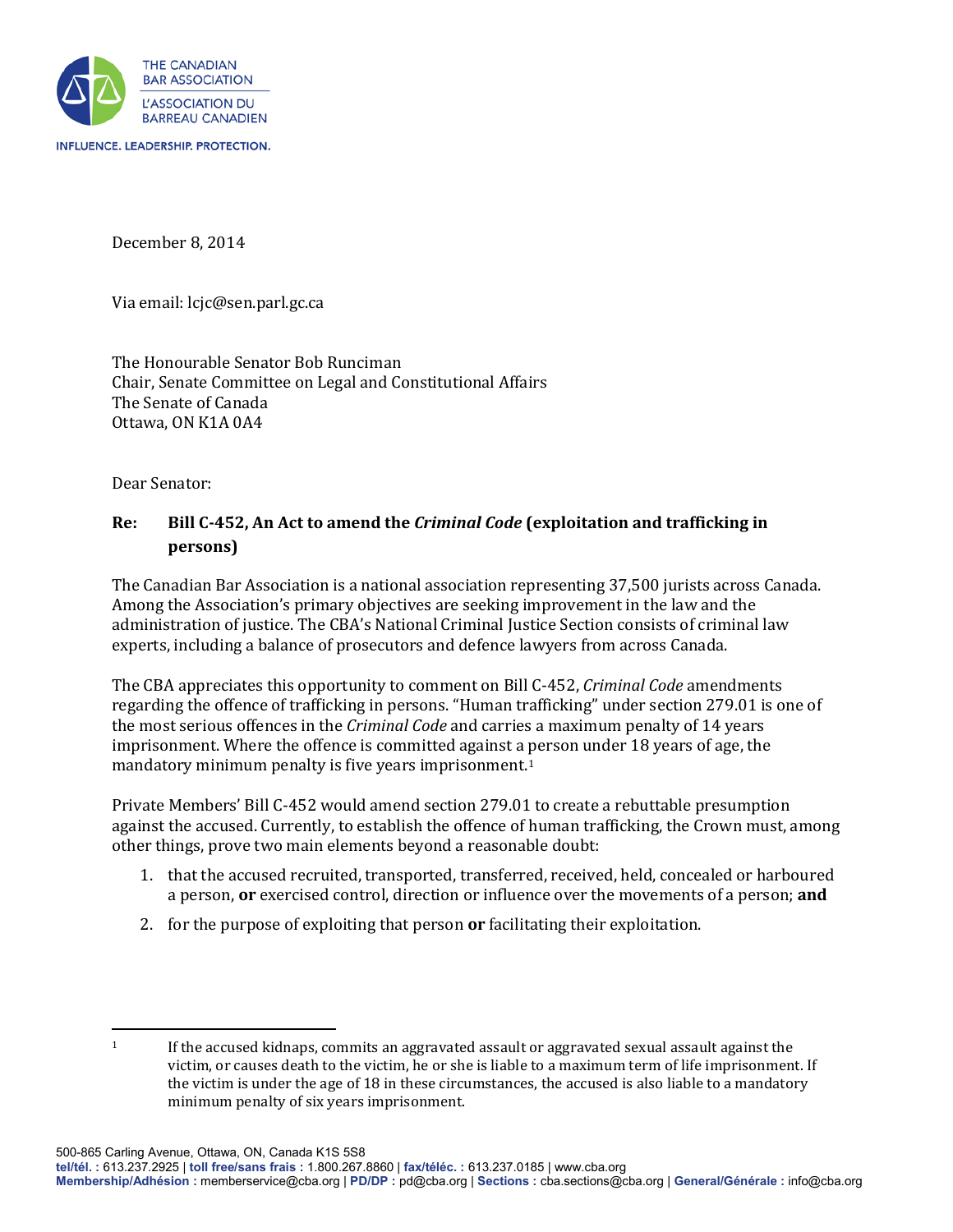Put more simply, the offence is committed where an accused exercises control over another person *for the purpose* of "exploitation".[2](#page-1-0) No consent is valid in these circumstances (see, sections 279.01(2) and 279.011(2)).

Bill C-452 would amend section 279.01 to create a rebuttable presumption of guilt against any person who lives with or is habitually in the company of a person who is exploited, but who is not themselves exploited. More specifically, Bill C-452 seeks to add the following subsection to s. 279.01:

## Presumption

 $\overline{\phantom{a}}$ 

(3) For the purposes of subsection (1) and 279.011(1), evidence that a person who is not exploited lives with or is habitually in the company of a person who is exploited is, in the absence of evidence to the contrary, proof that the person exercises control, direction or influence over the movements of that person for the purpose of exploiting them or facilitating their exploitation.

This presumption tracks the language contained in the presumption related to living off of the avails of prostitution in section 212(3) of the *Criminal Code*.[3](#page-1-1) It means that the Crown would only need to prove that the alleged victim was exploited by someone, and that the accused lived with, or was habitually in the company of the victim. In other words, the Crown would *not* have to prove that the accused *actually* exercised control, direction or influence over the movements of the alleged victim, or that the accused did so for the purpose of exploiting them or facilitating their exploitation. It would then be up to the accused to provide evidence that there was no exercise of control, direction or influence over the movements of the alleged victim, or that any exercise of control was not for the purpose of exploiting the victim or facilitating the victim's exploitation.

The CBA Section believes that the proposal in Bill C-452 should not be passed into law, and is likely to be subject to constitutional challenge. Consider this example:

Ms. Smith is hired as a cleaner for a local janitorial service. She works six days a week and often takes double-shifts to make ends meet. She usually works alongside Ms. Martinez, a 17 year old young lady from Guatemala. As the more experienced worker, Ms. Smith supervises Ms. Martinez's work and breaks. Ms. Martinez is an illegal immigrant who was trafficked to Canada by their mutual employer, Mr. Jones, but Ms. Smith has no knowledge of that situation. Ms. Martinez is unpaid, and has been

<span id="page-1-0"></span><sup>&</sup>lt;sup>2</sup> Exploitation is defined in s. 279.04 as causing a person to provide, or offer to provide, labour or a service by engaging in conduct that, in all the circumstances, could reasonably be expected to cause the person to believe that their safety or the safety of a person known to them would be threatened if they fail to provide, or offer to provide, the labour or service.

<span id="page-1-1"></span><sup>3</sup> This offence was recently found to be unconstitutional in *Canada (Attorney General) v. Bedford*, 2013 SCC 72. The presumption in s. 212 (formerly s. 195) had been previously upheld by the Supreme Court of Canada in *R. v. Downey* (1992), 72 C.C.C. (3d) 1. Critically, however, the wording of s. 212 did not create a presumption of control or exploitation by merely living with or habitually being in the company of a sex trade worker. The presumption merely related to the more logical deduction that if one lives with a prostitute, they are likely living off of the avails of that individual's work. Conversely, Bill C-452 proposes a presumption of exploitation *and* control by virtue of merely living with or habitually being in the company of someone who is exploited.